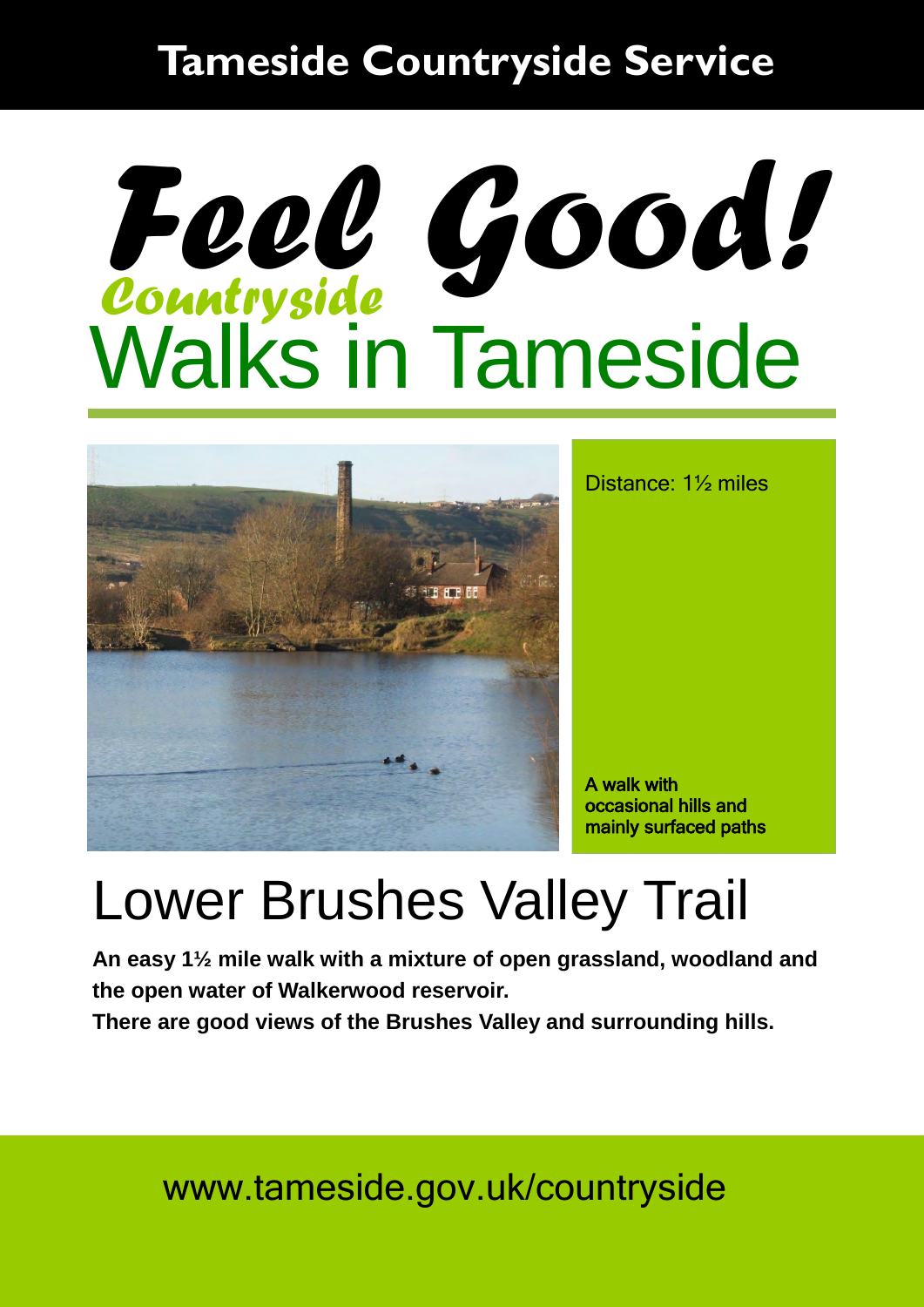### Lower Brushes Valley Trail

**The walk starts at the car park on Hartley Street, off the B6175 Huddersfield Road, one mile from Stalybridge, next to the Royal Oak public house, SK15 3EP.** 

**Go up the wide path to the right and follow this for about 400metres rising gradually, with the back gardens of the houses on the right.** 

**As you get to a point where there is more open ground between the path and the garden fences, turn left onto the path, signposted Walkerwood Reservoir. There is a bench by the signpost. Reach a crossing path in a few metres and turn left through the woodland (Walker Wood).**  Look out for the jays in the wood. Although they are the most colourful members of the crow family, jays are quite difficult to see. They are shy woodland birds, rarely moving far from cover. The screaming call usually lets you know a jay is about and it is usually given when a bird is on the move, so watch for a bird flying between the trees with its distinctive flash of white on the rump.

**The path forks in 200 metres, take the left fork with Brushes Road to your right. Bear right up to the gate.** 

**Turn left onto the road and follow it left across the dam of Walkerwood Reservoir with good views into the wilds of the valley.** 

 The high rainfall made Stalybridge an ideal town for the many cotton mills and was one of the first centres of textile manufacture during the industrial revolution. The damp climate was perfect for the spinning of cotton and the many streams and River Tame provided the water-power for the mills. The four reservoirs, including Walkerwood were commissioned by the Ashton under Lyne



and Stalybridge corporations were begun in 1864, again taking advantage of the high rainfall.